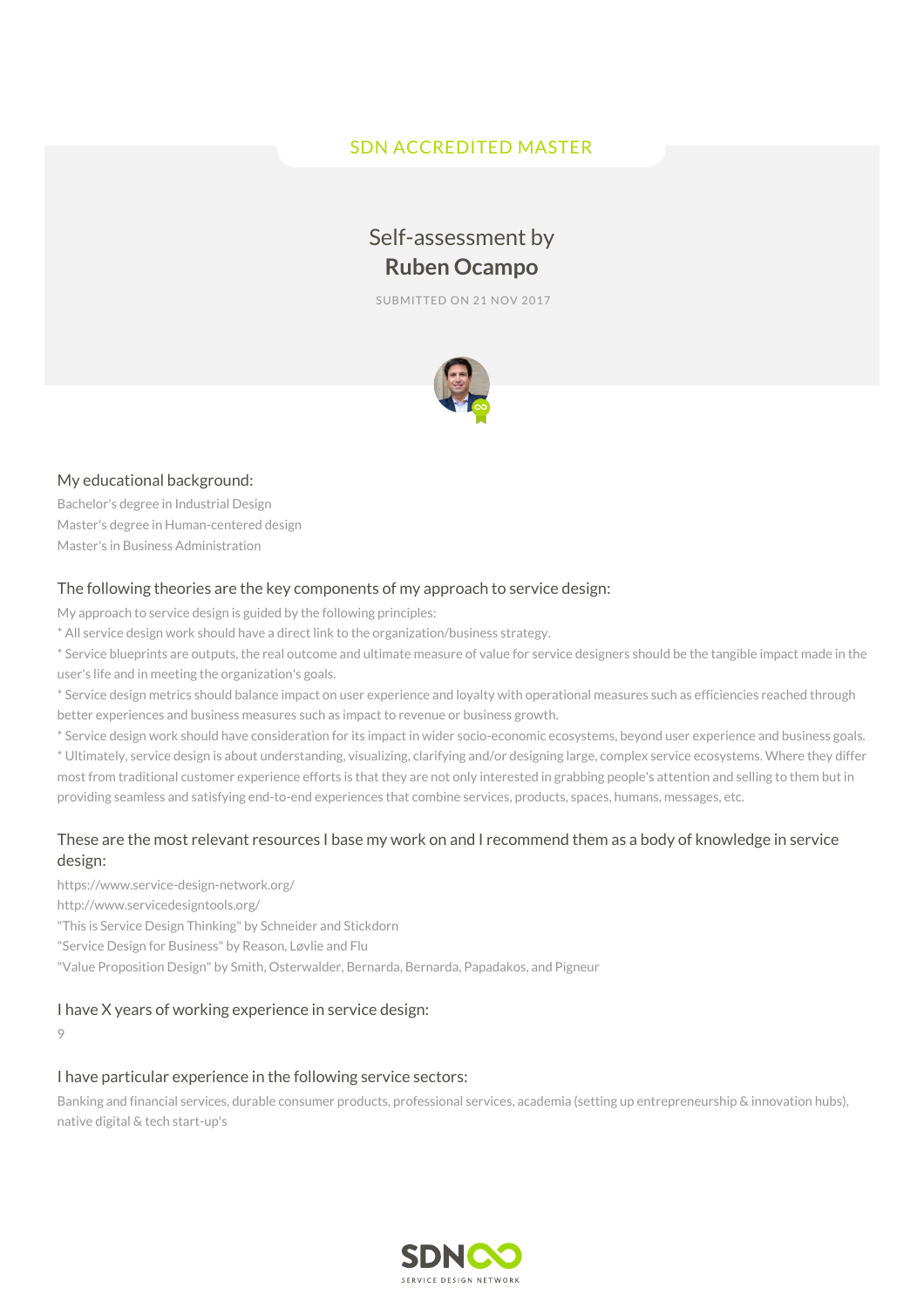

#### These are the service design projects I have successfully delivered:

\* Facilitated several efforts for Discover, a leading brand in the banking and credit card space, to cut across silos and leverage organization wide capabilities in more powerful ways.

\* Consultant to Kohler Co. – a leading brand in plumbing fixtures and faucets – for the past 5 years. I've facilitated the creation of a strategy and testing of value propositions in end-to-end bathroom design, remodel services and product customization. Link to a Touchpoint article inspired by this work: https://www.service-design-network.org/touchpoint/touchpoint-8-2-design-thinking-and-service-design-doing/in-a-world-ofproducts-service-is-king

## I have provided service design training sessions and/or other educational experiences for X years:

16

#### My philosophy as a trainer is:

I find that teaching any type of design methodology, particularly to clients, has to demonstrate immediate application and value to their business. This can be achieved by providing relevant examples and case studies from within their company and/or industry, and by being very clear about what they can expect to get from each method in the context of their organizational circumstances.

I also believe that less is more. I have experience teaching as an adjunct for other organizations, and in some instances the focus is on the amount of methods taught rather than their full comprehension by the participants. However, over and over the feedback I receive from participants favors more time and iteration given to the practice of specific methods to ensure that they a) fully understand how to use it properly and b) arrive at the expected outcome, knowing what a quality output is supposed to be.

## These are the service design training sessions and/or other educational experiences I've facilitated within the last year:

LUMA - Introduction to design methods:

- Accenture, Jan 23 25, USA, 16 participants
- Owens Corning, Feb 8 9, Mexico, 12 participants
- Accenture, Feb 20 22, USA, 16 participants
- Accenture, Mar 13 15, Argentina, 20 participants
- Accenture, Apr 26 28, Canada, 20 participants

LUMA - Advanced course for design facilitators and instructors

- Accenture, May 22 24, USA, 16 participants
- Accenture, June 26 27, Argentina, 11 participants
- Accenture, June 28 29, Argentina, 10 participants
- Accenture, August 23 25, USA, 16 participants

Grupo Bimbo - Innovation methodology in practice - March 30 - 31, USA, 12 participants - May 16 - 17, USA, 12 participants

#### ISACA

- Facilitation of current user journey diagnosis, USA, May 3

- Facilitation of desired user journey design, USA, Dec 6

#### Kohler Co.

- Insights Training for product development teams. July, September & November. 15 participants per class.

- Facilitation of the strategy, value proposition design, and identification of key backstage enablers/internal capabilities for Product Customization.

#### I mostly provide my training offerings in the following language(s):

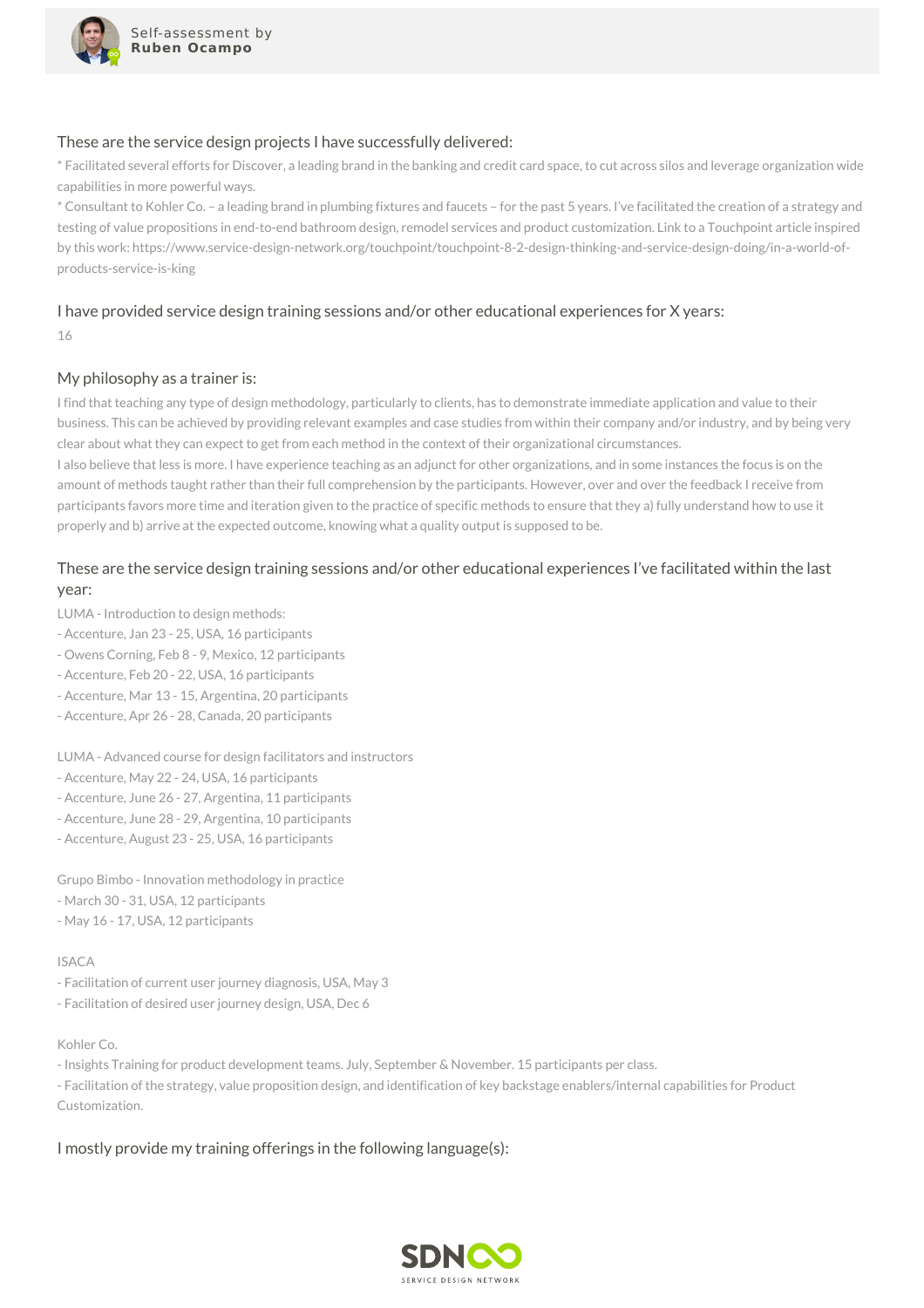

English and Spanish

#### I mostly provide my training offerings in the following countries/cities:

United States Latin America (including Mexico, Colombia and Argentina) United Kingdom Australia

#### I cover the following topics during my training offerings:

- •History of service design
- •Definition of service design
- •Relationship of service design to agile, scrum and lean
- •User research/deep customer insights
- •Designing and conducting co-creation workshops
- •Visualisation techniques
- •Facilitation skills for service design
- •Prototyping of services
- •Implementation of service design concepts
- •Business model development
- •Measuring impact of service design, relating it to Key Performance Indicators (KPIs)
- •Service design for cultural change
- •Organisational development

#### My training participants typically have the following level of experience:

- •Novice (new to service design)
- •Fundamental (basic knowledge)

#### These are my favourite cases I use to inform participants about the impact and value of service design:

eIAC / Intensive Ambulatory Care program- Philips Design

https://www.service-design-network.org/case-studies/intensive-ambulatory-care-program-proeiac

One of my specialties is in helping companies that have traditionally in the product space to see services as new sources of revenue and relevance, rather than just a means to sell and support more products. I believe Philips has done a phenomenal job in this space, and this case study is of great help in that space.

I am very inspired by good service design in government. Particularly I use the design guidelines created by the UK government for the design of citizens for services, and refer to them in sessions with clients both within and outside of the government sector. Another great example in this space is the work done by Golsby-Smith & Associates (now 2nd Road, part of Accenture) to help transform the Australian Taxation Office into a citizen-centered entity in the 1990's.

### These are the service design methods and tools that I use during my sessions:

\* Various ethnographic and nethnographic methods to assess the current experience and identify pain points

- \* Actors/stakeholder map
- \* Affinity diagrams/clusters
- \* Mind maps
- \* Personas/user profiles
- \* Concept posters

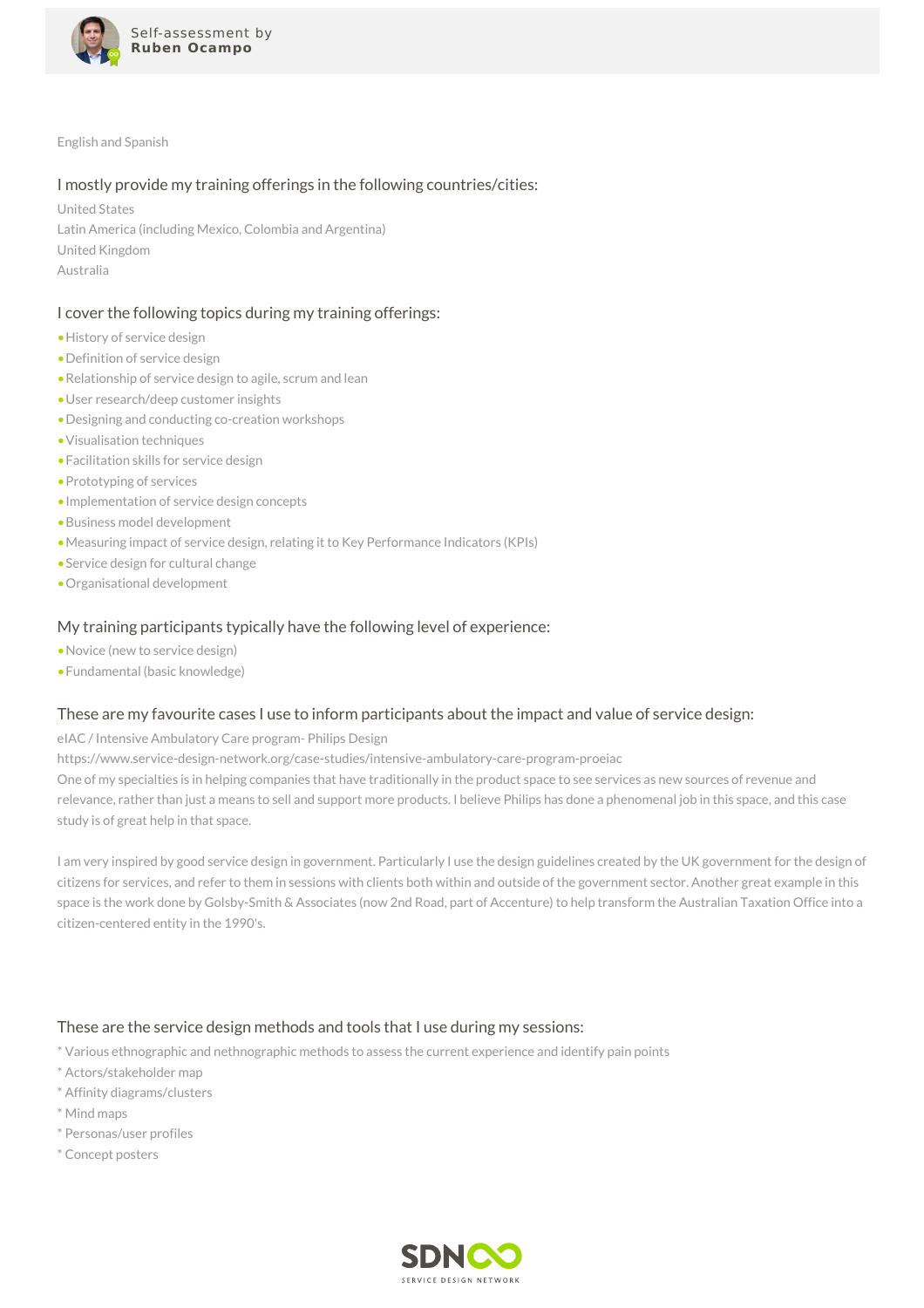

- \* Customer Journey Map (to map out the current experience diagnosis)
- \* Prioritization tools, such as Impact vs. Effort Matrix and Roadmapping
- \* Service strategy
- \* Service Blueprints (to design the future/desired journey)
- \* Storyboarding
- \* System mapping
- \* Prototyping (rapid and not-so-rapid) and testing

#### After successfully attending my training sessions, participants will typically be able to:

Introductory training: be engaged participants in the design process.

Intermediate training: conduct qualitative interviews and affinity clustering; draft insight statements; draft user journeys; participate in idea generation and refinement; create visual and physical prototypes of solutions; propose methods and protocols for concept testing; identify internal capabilities and/or partnerships required to implement their proposed solutions.

## I apply the following evaluation tools to make sure the participants have understood the content of my sessions and gained the expected competencies and skills:

Written feedback forms with a 0 to 10 rating and two fields for written comments.

## I systematically evaluate and improve my offerings based on feedback. These are examples of feedback that have led to improvements:

I turned the delivery of an Insights Training program from 2 consecutive days to a program taught over several weeks, with 2 separate inperson sessions with a 4-week window between them, ongoing phone and email check-in's, and a final video conference check-in 4 weeks after the second in-person session to provide final feedback. This allowed the teams to actually do the work required to complete some research activities, craft insights and produce different outputs. This, in turn, allowed the second in-person and the final video check-in to focus on giving them feedback on their work rather than just focusing on theory and small activities.

## I have participated in the following service design-related activities in order to stay up to date, share my experiences with peers and receive their supervision within the last 12 months:

- •SDN Global Conference
- •SDN National Conference
- •Local

### I have participated as a speaker in the following events:

Service Design in Manufacturing - talk for SDN St Louis chapter, November 2016.

TedX OakPark Women 2016:"Our brain, a powerful time travel machine"- https://www.youtube.com/watch?v=nNCeSbcvpnE

IIT Institute of Design Strategy World Tour 2016:"The Future of Cities"- https://vimeo.com/180636010 (note: the link is for an interview I gave in the context of the 2016 tour stop in Detroit)

Project Management Advisors annual conference, 2014:"4th order design"

Schlechty Center annual conference for school principals and superintendents, 2013:"How Design can be a force of change for education"

### I have published the following books/articles on service design and related fields:

My most recent articles can be found on LinkedIn using this link: https://www.linkedin.com/in/rubenocampo/detail/recent-activity/posts/ These include:

"Want a culture of innovation? Get rid of 20th century mindsets"

"Turn your competitive threats into strategic opportunities"

"A useful Metaphor to guide conversations about Innovation and Culture"

"Riding the Internet of Things wave"

"Divergent vs. Chaotic Thinking"

"Lessons in Design Principles from the 606"